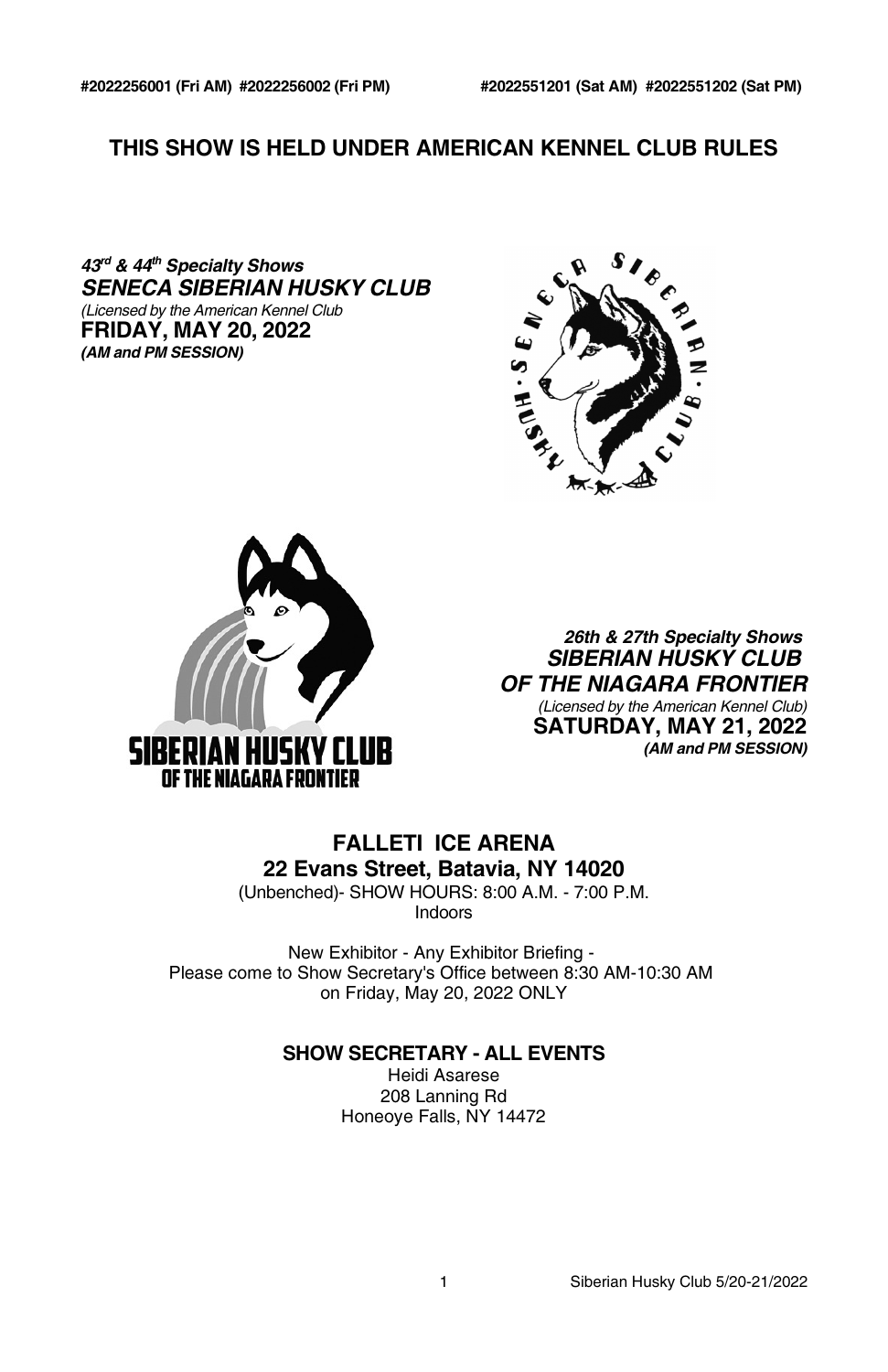#### 43<sup>rd</sup> & 44<sup>th</sup> Annual Specialty Shows **SENECA SIBERIAN HUSKY CLUB** (Licensed by the American Kennel Club) **FRIDAY, MAY 20, 2022 THESE SHOWS ARE LIMITED TO 100 ENTRIES EACH SHOW Officers of the Club**

| 3374 Chili Avenue, Rochester, NY 14624 |  |
|----------------------------------------|--|

#### **MEMBERS OF THE BOARD OF DIRECTORS**

Ralph LaRose JoLyn Stresing Roger McDonough Pippa Kohn

#### **SHOW COMMITTEE**

## **EVENT CHAIR SHOW SECRETARY**

| Daniel Asarese          |  | Heidi Asarese           |
|-------------------------|--|-------------------------|
| 208 Lanning Road        |  | c/o Rau Dog Shows, Ltd. |
| Honeove Falls, NY 14472 |  | P. O. Box 6898          |
| 585-613-5209            |  | Reading, PA 19610       |
| d8asarese@gmail.com     |  | (610) 376-1880          |
|                         |  |                         |

and Officers and Members of the Club

#### **COMMITTEES**

The Seneca Siberian Husky Club retains all rights to photograph or videotape by any means and televise or reproduce these events in any way, now and in the future.

No dog owned or co-owned by the Show Chairman is eligible for competition at this Show. All trophies must be claimed day of show - None will be mailed.



I hereby certify to the correctness of the within marked awards and absentees, as taken from the Judge's books.

**Show Secretary**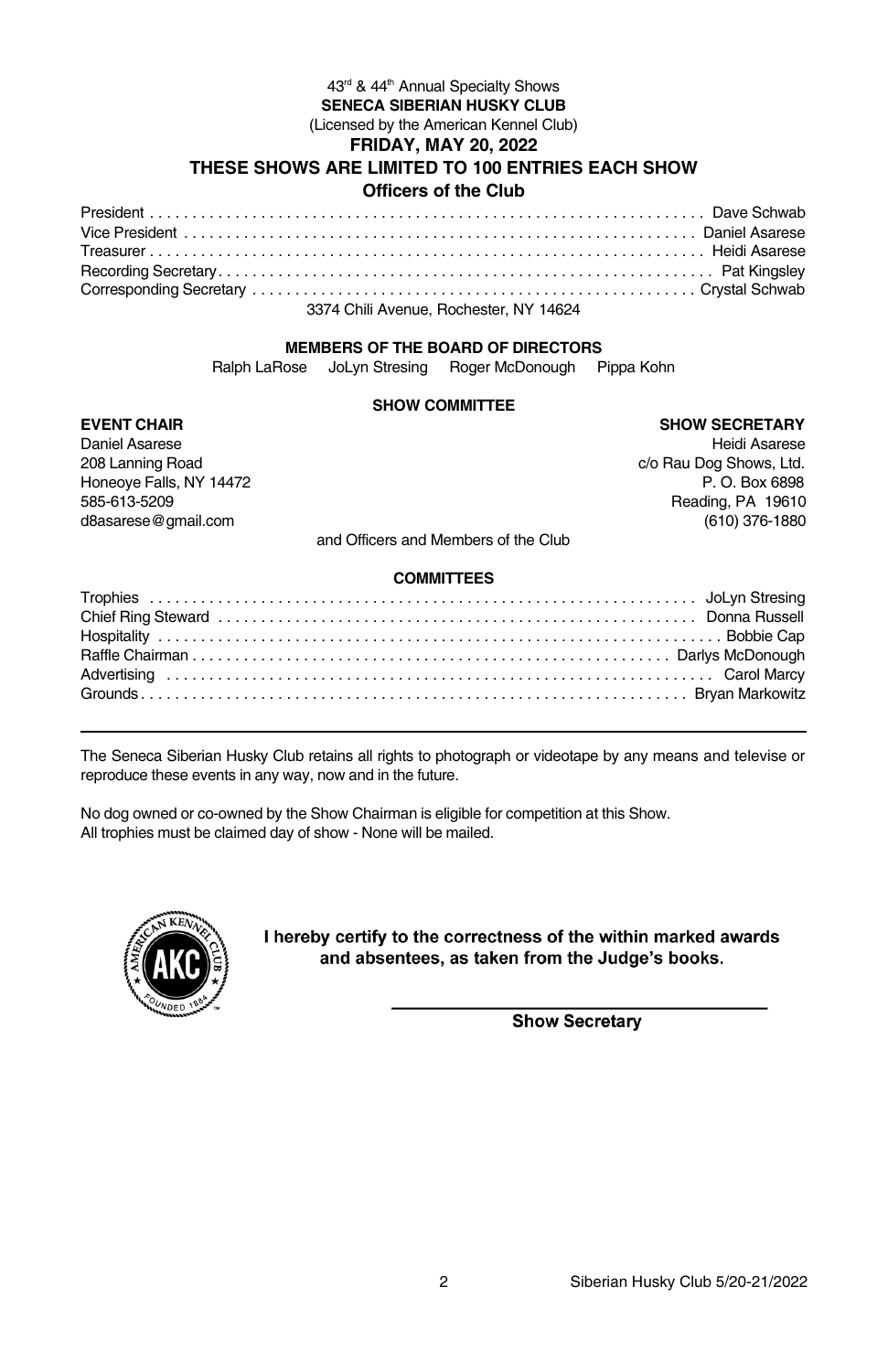#### **SIBERIAN HUSKY CLUB OF THE NIAGARA FRONTIER** (Licensed by the American Kennel Club) **SATURDAY, MAY 21, 2022 THESE SHOWS ARE LIMITED TO 100 ENTRIES EACH SHOW Officers of the Club**

| 6961 Tonawanda Creek Road. Lockport. NY 14094 |  |  |  |  |  |  |
|-----------------------------------------------|--|--|--|--|--|--|

# **MEMBERS OF THE BOARD OF DIRECTORS**<br>Steve Joynson Tim Ray Dennis Brundad

Tim Ray Dennis Brundage

#### **SHOW COMMITTEE**

Mrs. Roberta K Cap<br>2900 Staley Rd Grand Island, NY 14072 Reading, PA 196<br>sibesmom@vahoo.com 610 376-1880 sibesmom@yahoo.com 716-773-9367

**EVENT CHAIR SHOW SECRETARY** c/o P. O. Box 6898<br>Reading, PA 19610

and Officers and Members of the Club

#### **COMMITTEES**

The Siberian Husky Club of the Niagara Frontier retains all rights to photograph or videotape by any means and televise or reproduce these events in any way, now and in the future.

No dog owned or co-owned by the Show Chairman is eligible for competition at this Show. All trophies must be claimed day of show - None will be mailed.

The trophies at this Specialty are being offered by the members of the Siberian Husky Club of the Niagara Frontier, through the generosity of its Members who contributed to the Trophy Fund.



I hereby certify to the correctness of the within marked awards and absentees, as taken from the Judge's books.

**Show Secretary**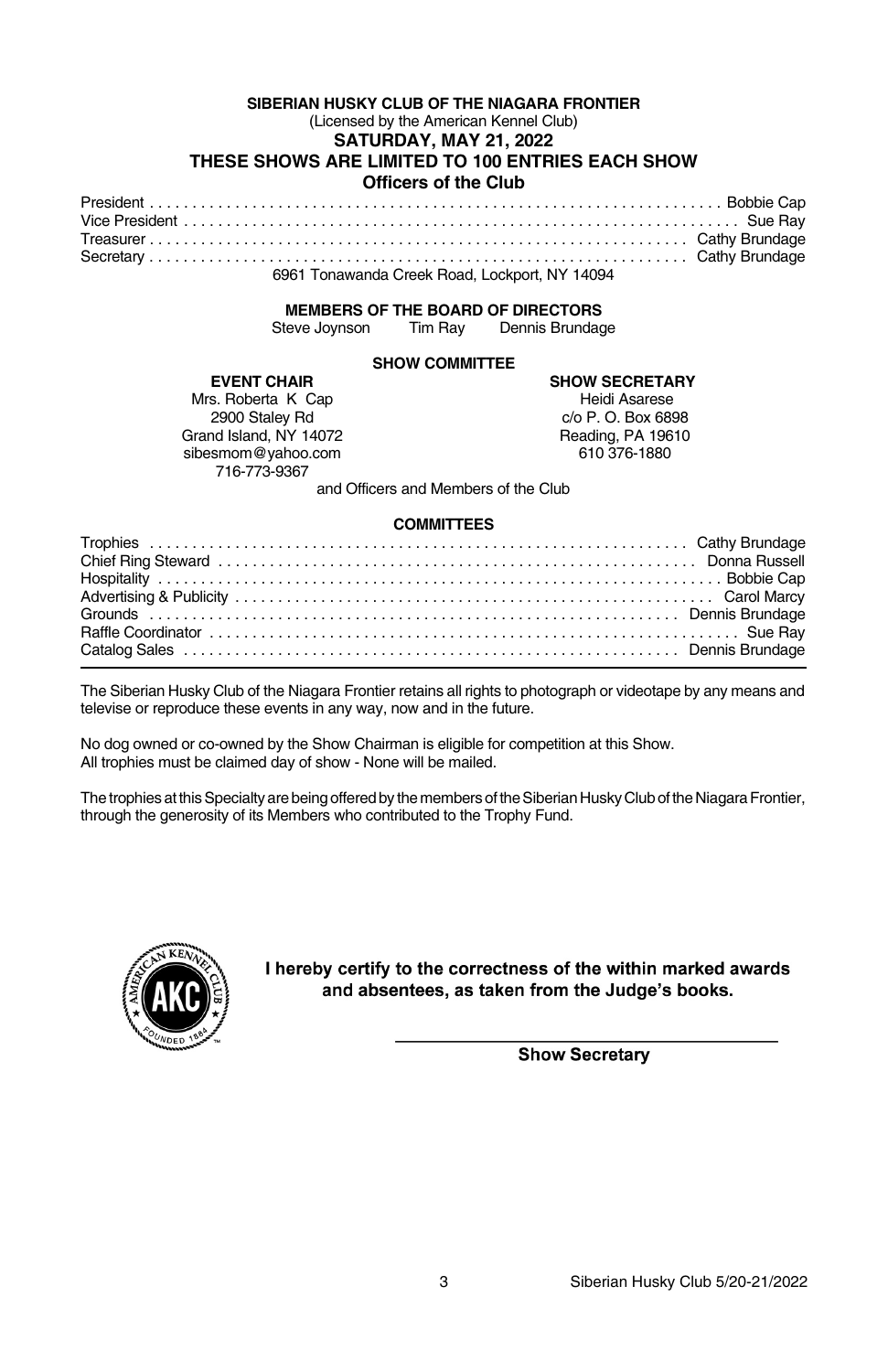#### **PROGRAM OF JUDGING**

#### **SENECA SIBERIAN HUSKY CLUB FRIDAY, MAY 20, 2022 AM SHOW**

**RING ONE JUDGE: Janet Lobb 51 County Rd 3e Brucefield, ON N0M1J0**

#### **9:00 AM**

- 41 Siberian Huskies
	- 3 6-9 mos Puppy Dogs
	- 1 Bred-by-Exhibitor Dog, Adult
	- 3 Open Dogs
	- Winners Dog

#### **9:30 AM**

- 3 6-9 mos Puppy Bitches
- 3 9-12 mos Puppy Bitches
- 3 12-18 mos Puppy Bitches
- 1 Bred-by-Exhibitor Bitch, Puppy
- 3 Bred-by-Exhibitor Bitches, Adult
- 1 American Bred Bitch
- 5 Open Bitches
	- Winners Bitch
- 2 Veteran Bitches

#### **15 Minute Break**

13 - Best of Breed Competition (9-4)

#### 41 Total Dogs

There are 41 dogs in this show with a total of 41 entries.

#### **SENECA SIBERIAN HUSKY CLUB FRIDAY, MAY 20, 2022 PM SHOW RING ONE JUDGE: Mrs. Robette G Johns 1606 Lake Holiday Dr Sandwich, IL 60548**

#### **1:30 PM**

- 43 Siberian Huskies
	- 2 6-9 mos Puppy Dogs
	- 2 Bred-by-Exhibitor Dog, Adult
	- 3 Open Dogs
	- Winners Dog

#### **2:00 PM**

- 2 6-9 mos Puppy Bitches
- 4 9-12 mos Puppy Bitches
- 3 12-18 mos Puppy Bitches
- 1 Bred-by-Exhibitor Bitch, Puppy
- 5 Bred-by-Exhibitor Bitches, Adult
- 1 American Bred Bitch
- 5 Open Bitches
- Winners Bitch
- 1 Veteran Bitch

#### **15 Minute Break**

14 - Best of Breed Competition (9-5)

43 Total Dogs

There are 43 dogs in this show with a total of 43 entries.

#### **SIBERIAN HUSKY CLUB OF THE NIAGARA FRONTIER SATURDAY, MAY 21, 2022 AM SHOW**

**OFFICIAL NOTICE**: Substitution of Judge. See Chapter 7, Section 8 of AKC Rules

**From To** Mrs. Margaret M Cook Mr. Neil McDevitt

#### **RING ONE JUDGE: Mr. Neil McDevitt 1469 S Longview St Beavercreek, OH 45432**

#### **9:00 AM**

- 44 Siberian Huskies
	- 3 6-9 mos Puppy Dogs
	- 2 Bred- by- Exhibitor Dogs, Adult
	- 3 Open Dogs
	- Winners Dog
	- 2 6-9 mos Puppy Bitches
	- 3 9-12 mos Puppy Bitches
	- 4 12-18 mos Bitches
	- 1 Bred-by-Exhibitor Bitch, Puppy
	- 4 Bred-by-Exhibitor Bitches, Adult
	- 1 American Bred Bitch
	- 5 Open Bitches
		- Winners Bitch
	- 2 Veteran Bitches
	- 14 Best of Breed Competition (9-5)

## 44 Total Dogs

There are a total of 44 dogs in this show with a total of 45 entries.

#### **SIBERIAN HUSKY CLUB OF THE NIAGARA FRONTIER SATURDAY, MAY 21, 2022 PM SHOW**

#### **RING ONE**

#### **JUDGE: Mrs. Virginia T Rowland PO Box 300 Templeton, MA 01468**

#### **1:00 PM**

- 42 Siberian Huskies
	- 2 6-9 mos Puppy Dogs
		- 2 Bred- by- Exhibitor Dogs, Adult
		- 3 Open Dogs
		- Winners Dog
		- 3 6-9 mos Puppy Bitches
		- 2 9-12 mos Puppy Bitches
		- 4 12-18 mos Bitches
		- 1 Bred-by-Exhibitor Bitch, Puppy
	- 5 Bred-by-Exhibitor Bitches, Adult
	- 1 American Bred Bitch
	- 4 Open Bitches
		- Winners Bitch
	- 1 Veteran Bitches
	- 14 Best of Breed Competition (9-5)

#### 42 Total Dogs

There are a total of 42 dogs in this show with a total of 42 entries.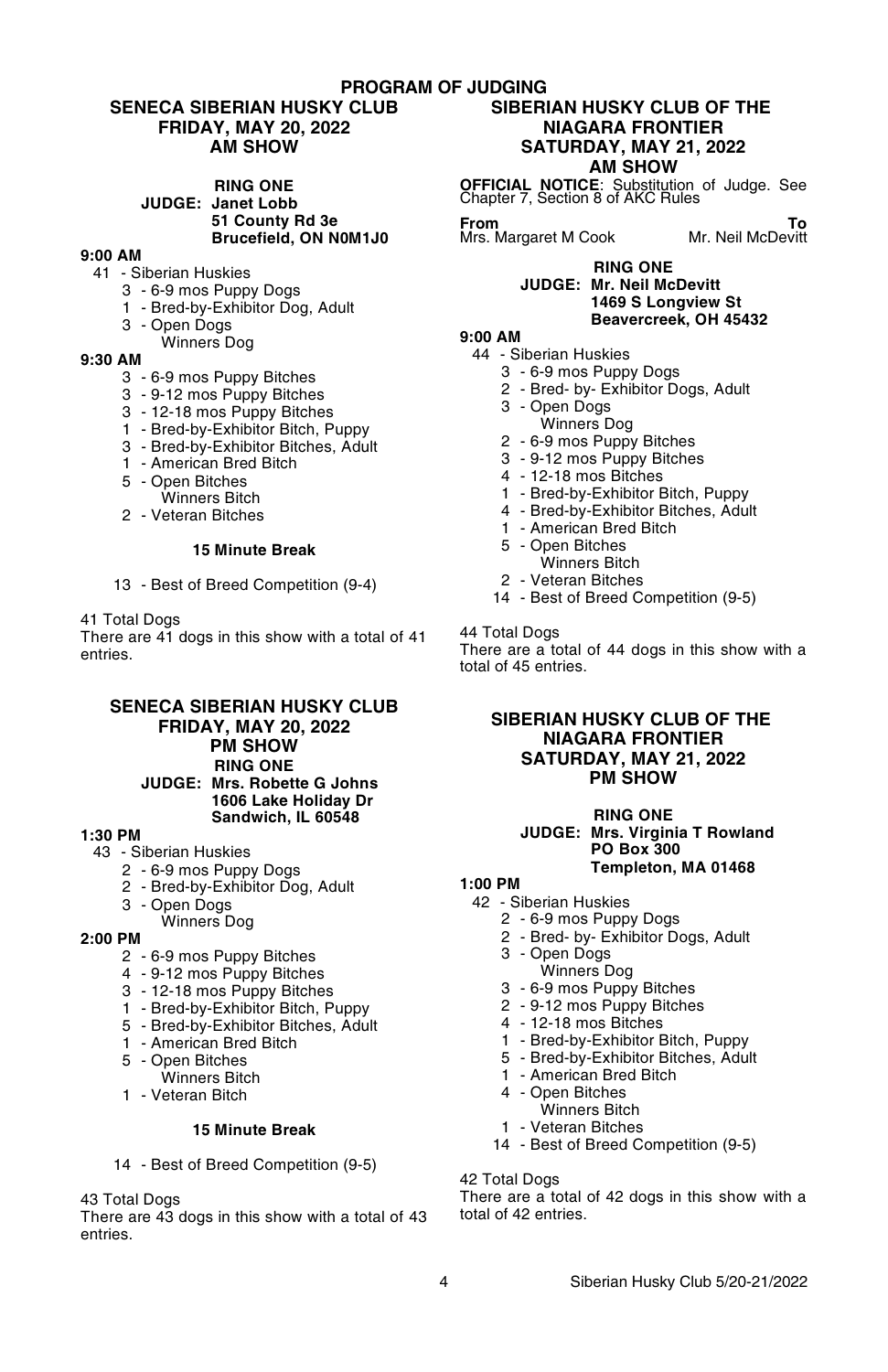# **SCHEDULE OF POINTS FOR DIVISION 2— EFFECTIVE MAY 10, 2022**

#### **Division 2 is comprised of: Delaware, New Jersey, New York, Pennsylvania.**

The Points towards a Championship shall be awarded to the Winners Dog and Bitch of each breed or variety based on the actual number of dogs or bitches competing in that breed or variety.

If the dog designated Winners Dog or Winners Bitch is also awarded Best of Breed or Variety, the dogs of *both* sexes that have been entered for Best of Breed or Variety competition and that have been defeated in such competition, shall be counted in addition to the dogs that competed in the regular classes for its sex in calculating championship points.

If the dog designated Winners Dog or Winners Bitch is also awarded Best of Opposite Sex to Best of Breed or Variety, the dogs of *its own sex* that have been entered for Best of Breed or Variety competition that have been defeated in competition for Best of Opposite Sex, shall be counted in addition to the dogs that competed in the regular classes for its sex in calculating championship points.

After points have been computed for Winners Dog and Winners Bitch subject to the above two stipulations, the dog awarded the Best of Winners shall be credited with the number of points calculated for Winners Dog or Winners Bitch, whichever is greater.

In counting the number of eligible dogs in competition, a dog that is disqualified, or that is dismissed, excused or ordered from the ring by the judge, or from which all awards are withheld, shall not be included. Any dog which shall have won fifteen points shall become a Champion of Record, if six or more of said points shall have been won at two shows with a rating of three or more championship points each and under two different judges, and some one or more of the balance of said points shall have been won under some other judge or judges than the two judges referred to above.

| <b>SCALE OF POINTS</b> |  |  | 1 POINT 2 POINTS 3 POINTS 4 POINTS 5 POINTS |                                                                  |  |  |  |  |  |  |
|------------------------|--|--|---------------------------------------------|------------------------------------------------------------------|--|--|--|--|--|--|
|                        |  |  |                                             | Dogs Bitches Dogs Bitches Dogs Bitches Dogs Bitches Dogs Bitches |  |  |  |  |  |  |
|                        |  |  |                                             |                                                                  |  |  |  |  |  |  |

# **RIBBON PRIZES**

#### **Regular Classes**

| Best of Opposite Sex to Best of Breed and to Best of Breed  Red & White Rosette |
|---------------------------------------------------------------------------------|

#### **Non-Regular Classes**

| Best of Opposite Sex to Best in Veteran Sweepstakes  Lavender Rosette |  |
|-----------------------------------------------------------------------|--|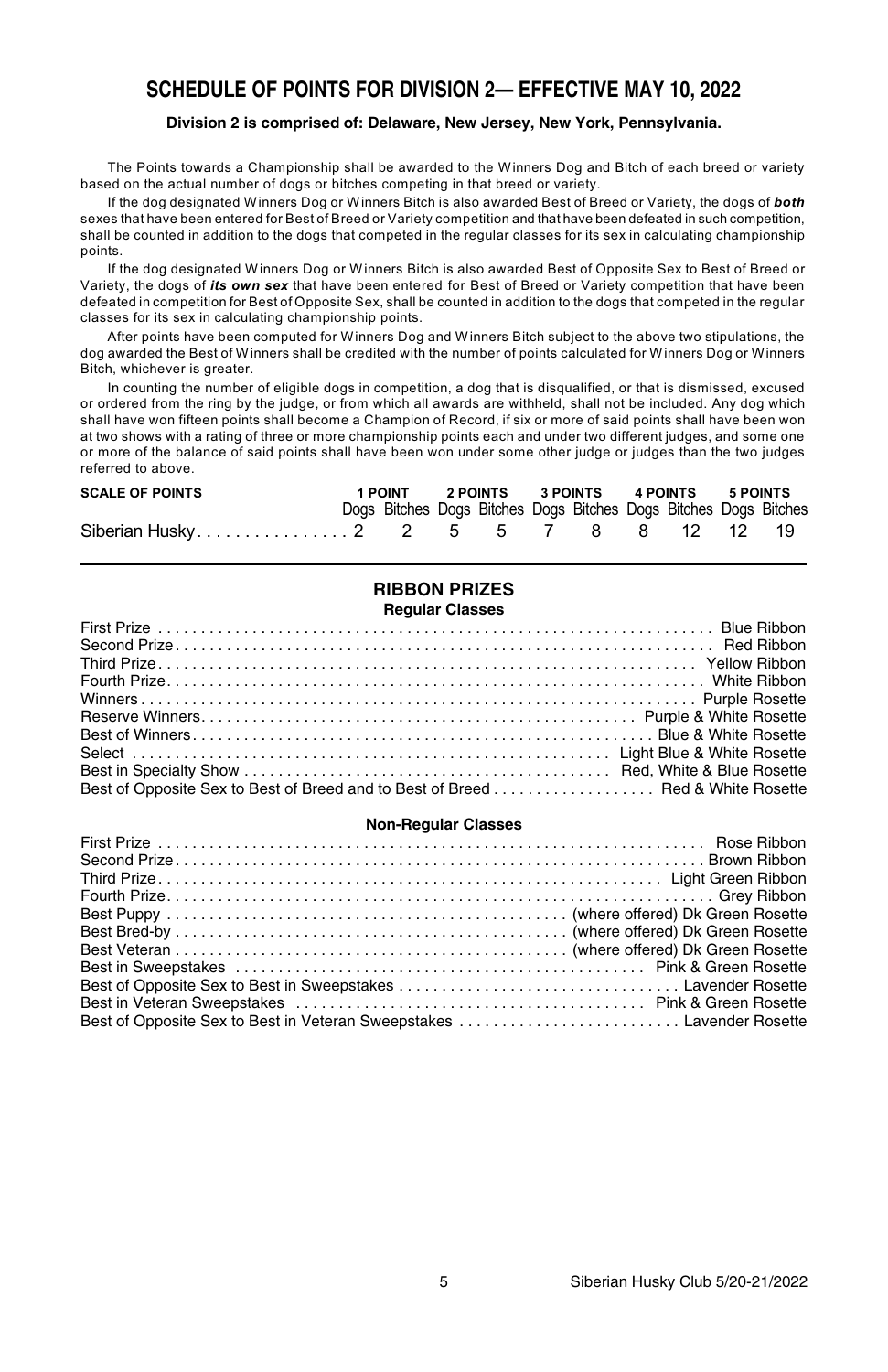## **SIBERIAN HUSKIES Friday A.M.**

#### Judge: Janet Lobb **Breed Prizes**

The following prizes are offered by the Seneca Siberian Husky Club through the generosity of its members, unless otherwise specified.

**Best of Breed,** Custom trophy designed and made by CTC Dog Gear USA offered by , Presentation box donated by CTC Dog Gear USA offered by Weston Schwab - In Memory of Vaughn

**Best of Opposite,** Custom trophy designed and made by CTC Dog Gear USA offered by , Presentation box donated by CTC Dog Gear USA

**Best of Winners,** Custom trophy designed and made by CTC Dog Gear USA offered by , Presentation box donated by CTC Dog Gear USA offered by Greg & Diane Nothhard - In Memory of Bandit

**Winners Dog,** Custom trophydesignedandmadebyCTCDogGearUSAofferedby ,Presentationbox donated by CTC Dog Gear USA

**Reserve Winners Dog,** Custom trophy designed and made by CTC Dog Gear USA offered by , Presentation box donated by CTC Dog Gear USA offered by Gloria Ciavardini- In Memory of Dalton

**Winners Bitch,** Custom trophy designed and made by CTC Dog Gear USA offered by , Presentation box donated by CTC Dog Gear USA

**Reserve Winners Bitch,** Custom trophy designed and made by CTC Dog Gear USA offered by , Presentation box donated by CTC Dog Gear USA offered by Gloria Ciavardini - In Memory of Dalton

**Best Sled Dog,** Custom trophy designed and made by CTC Dog Gear USA offered by , Presentation box donated by CTC Dog Gear USA offered by Dan & Heidi Asarese - In Memory of Hamlet and Tucker **1st place,** Poop bags unless otherwise specified

**Bred-by-Exhibitor Adult, Dog,** Wolf blanket offered by Sue & Jen LeMere **Amateur-Owner-Handler Dog,** offered by Greg & Diane Nothhard - In Memory of Remington **Sled Dog - Degreed,** offered by Darlys & Roger McDonough - In Memory of Pavlov Gamma Zero **Sled Dog - Non-Degreed,** offered by Darlys & Roger McDonough - In Memory of Zalak **Bred-by-Exhibitor Adult, Bitch**, Wolf blanke offered by tSue & Jen LeMere **Amateur-Owner-Handler Bitch,** offered by Greg & Diane Nothhard - In Memory of Heidi **Sled Bitch - Degreed,** offered by Darlys & Roger McDonough - In Memory of Splits

**Sled Bitch - Non-Degreed,** offered by Darlys & Roger McDonough - In Memory of Cheddar

# **Friday P.M.**

# Judge: Robbette Johns

#### **Breed Prizes**

The following prizes are offered by the Seneca Siberian Husky Club through the generosity of its members, unless otherwise specified.

- **Best of Breed,** Custom trophy designed and made by CTC Dog Gear USA offered by , Presentation box donated by CTC Dog Gear USA offered by Weston Schwab In Memory of Vaughn
- **Best of Opposite Sex to Best of Breed,** Custom trophy designed and made by CTC Dog Gear USA offered by , Presentation box donated by CTC Dog Gear USA
- **Best of Winners,** Custom trophy designed and made by CTC Dog Gear USA offered by , Presentation box donated by CTC Dog Gear USA offered by Greg & Diane Nothhard In Memory of Bandit
- Winners Dog, Custom trophy designed and made by CTC Dog Gear USA offered by, Presentation box donated by CTC Dog Gear USA
- **Reserve Winners Dog,** Custom trophy designed and made by CTC Dog Gear USA offered by , Presentation box donated by CTC Dog Gear USA offered by Gloria Ciavardini - In Memory of Dalton
- **Winners Bitch,** Custom trophy designed and made by CTC Dog Gear USA offered by , Presentation box donated by CTC Dog Gear USA offeredbyDan&HeidiAsarese-InMemoryofCH Topaz Dusty Summit
- **Reserve Winners Bitch,** Custom trophy designed and made by CTC Dog Gear USA offered by , Presentation box donated by CTC Dog Gear USA offered by Gloria Ciavardini In Memory of Dalton

**Best of Sled Dog,** Custom trophy designed and made by CTC Dog Gear USA offered by , Presentation box donated by CTC Dog Gear USA offered by Dan & Heidi Asarese - In Memory of Ice-Otope's Steel Wool

**1 st Place,** Poop bags unless otherwise specified

**Bred-by-Exhibitor Adult Dog Class,** Wolf Blanket offered by Sue & Jen LeMere

**Amateur-Owner-Handled Bitch Class,** Poop bags offered by Greg & Diane Nothhard - In Memory of Remington

**Sled Dog - Degreed Class,** Poop Bags offered by Darlys & Roger McDonough - In Memory of Zorkon **Sled Dog - Non-Degreed** Class, Poop Bags offered by Darlys & Roger McDonough - In Memory of Lucas **Bred-by-Exhibitor Adult Bitch,** Wolf Blanket offered by Sue & Jen LeMere

**Amateur Owner-Handler Bitch,** Poop Bags offered by Greg & Diane Nothhard - In Memory of Heidi **Sled Bitch - Degreed,** Poop Bags offered by Darlys & Roger McDonough - In Memory of Blizzard

**Sled Bitch - Non-Degreed,** Poop Bags offered by Darlys & Roger McDonough - In Honor of Team Sofa Dog **Veteran 7 yrs and older Bitch,** Poop Bags offered by Ron & Pat Leight - In Memory of Seasi's Shady Moonleight, VHM, CGC, TDIA, TKN, RN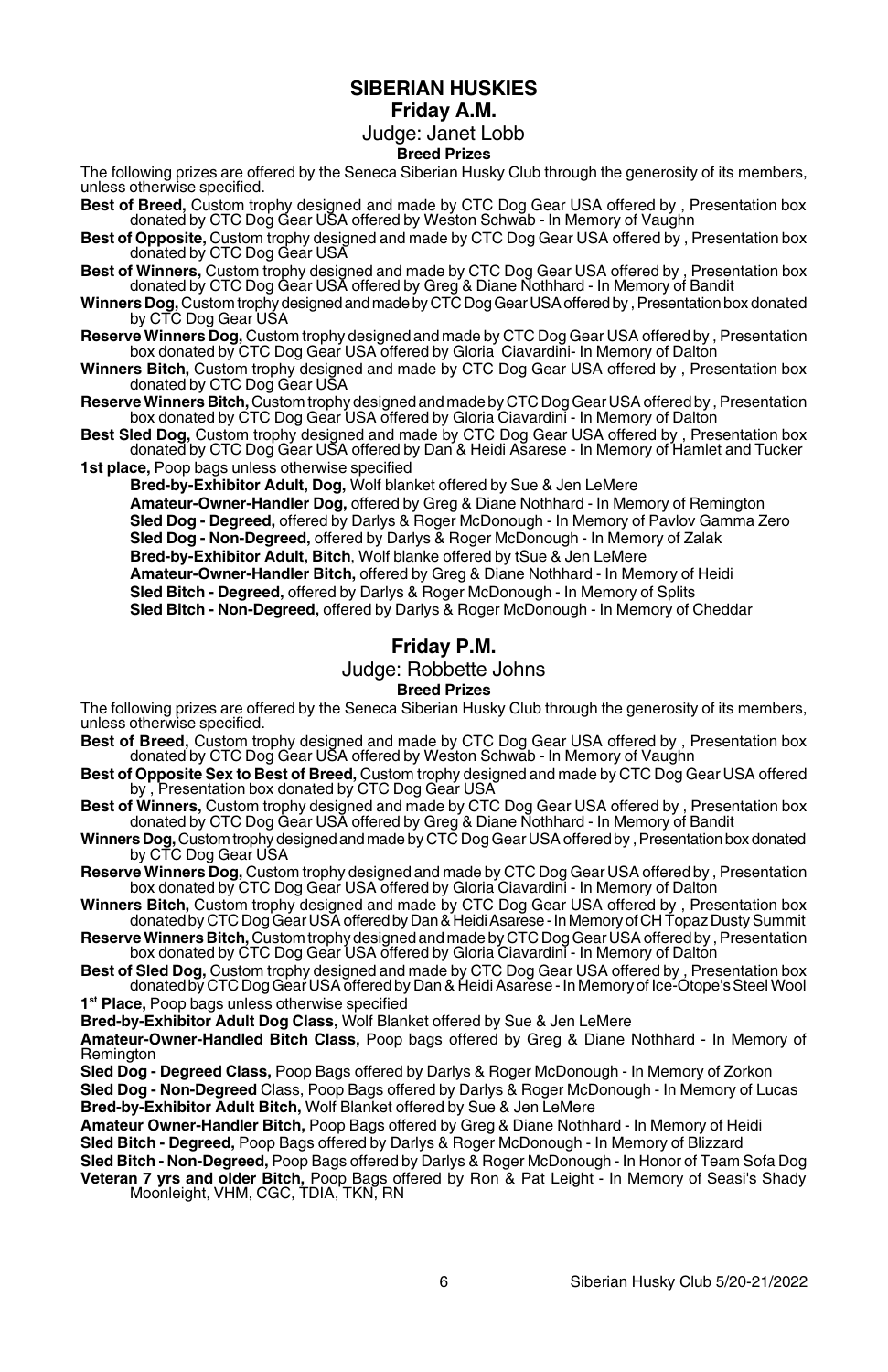CTC Dog Gear USA

weston Schwab Greg & Diane Nothhard<br>Gloria Ciavardini Gloria Capaca Greg & Diane Nothhard Gloria Ciavarese Gloria Ciavardini Dan & Heidi Asarese<br>Sue & Jen LeMere New South Dan Barlys & Roger McDonough Sue & Jen LeMere Darlys & Roger McDonough Siberian Husky Club of America

# **Saturday A.M.**

Judge: Neil McDevitt

**Breed Prizes**

The following prizes are offered by the Siberian Husky Club of the Niagara Frontier, through the generosity of its members, unless otherwise specified.

**Best of Breed,** Rug offered by Jeanne Stiner, Busystar Siberians, in Loving Memory of MBISS GCH/CAN CH Busystar Dances With Angels (Fame)

**Best of Opposite Sex to Best of Breed,** Fleece Blanket In Honor Of Arctic Jewels Crown Royal Rye Rye **Best of Winners,** Figurine In Loving Memory of Arctic Jewels Siberian's Marilyn, CH. Sir Blade, Canuck, Gemini, Hallie, Black Pearl, Ruby, Yorath, CH. Silver

**Winners Dog,** Umbrella In Honor of Topaz Mercury Rising In Arctic Jewels

**Winners Bitch,** Umbrella In Honor of Snocrest's Hidden Locket In Arctic Jewels

**Reserve Winners Dog,** Beach Towel

**Reserve Winners Bitch,** Beach Towel

**Best Puppy,** Poop Bag Holder

**Best Bred-by-Exhibitor Adult,** Poop Bag Holder Offered by Jeanne Stiner, Busystar Siberians, in Loving Memory of Busy & Star

**Best Veteran,** Poop Bag Holder

**Best of Opposite Sex to Best Veteran,** Poop Bag Holder

**First through Fourth,** Travel Bowls.

**Sled Dog Class,** In Loving memory of Musher Mike Cap

**Veteran 7 yrs & older Bitch,** In Loving memory of Champion J&R's Kiva Subahka Cap

# **Saturday P.M.**

Judge: Virginia Rowland

**Breed Prizes**

The following prizes are offered by the Siberian Husky Club of the Niagara Frontier through the generosity of its members, unless otherwise specified

**Best ofBreed,**Show Organizer offered by Jeanne Stiner, Busystar Siberians, in Loving Honor of GCHB/CAN CH Busystar's Incredible Journey AOM CAX DCAT (Journey)

**Best of Opposite Sex to Best of Breed,** Fleece Blanket offered by Jeanne Stiner, Busystar Siberians, in Loving Memory of BISS GCHB/CAN CH Banner, Fame & Freedom.

**Best of Winners,** Figurine In Honor Of CH. Arctic Jewels Molson Ice Diamonds

**Winners Dog,** Cell Phone Holder

**Winners Bitch,** Cell Phone Holder

**Reserve Winners Dog,** Treat Pouch

**Reserve Winners Bitch,** Treat Pouch

**Best Puppy,** Key Chains

**Best Bred-by-Exhibitor Adult,** Key Chains offered by Jeanne Stiner, Busystar Siberians, in Loving Memory of Spirit, Kiss & Peace.

**Best Veteran,** Key Chains

**Best of Opposite Sex to Best Veteran,** Key Chains

**First through Fourth,** Collar Light

**Open Dog,** Sponsored by Cindy Schumacher

**Sled Dog,** In Loving memory of Musher Mike Cap

**Veteran 7 yrs & older Dog,** In loving memory of Austin, Jonah & Sam

**Open Bitch,** Sponsored by Cindy Schumacher

**Sled Bitch,** In loving memory of Remmie & Zena

**Veteran 7 yrs & older Bitch,** In Loving memory of CH. J&R's Kiva Subahka Cap

#### **Donors to the Trophy Fund**

Jeanne Stiner Tina Joynson<br>Cindy Schumacher The Communication of the Communication of the Communication of the Communication of the Commu<br>Dennis & Cathy Brundage Cindy Schumacher Dennis & Cathy Brundage Siberian Husky Club of America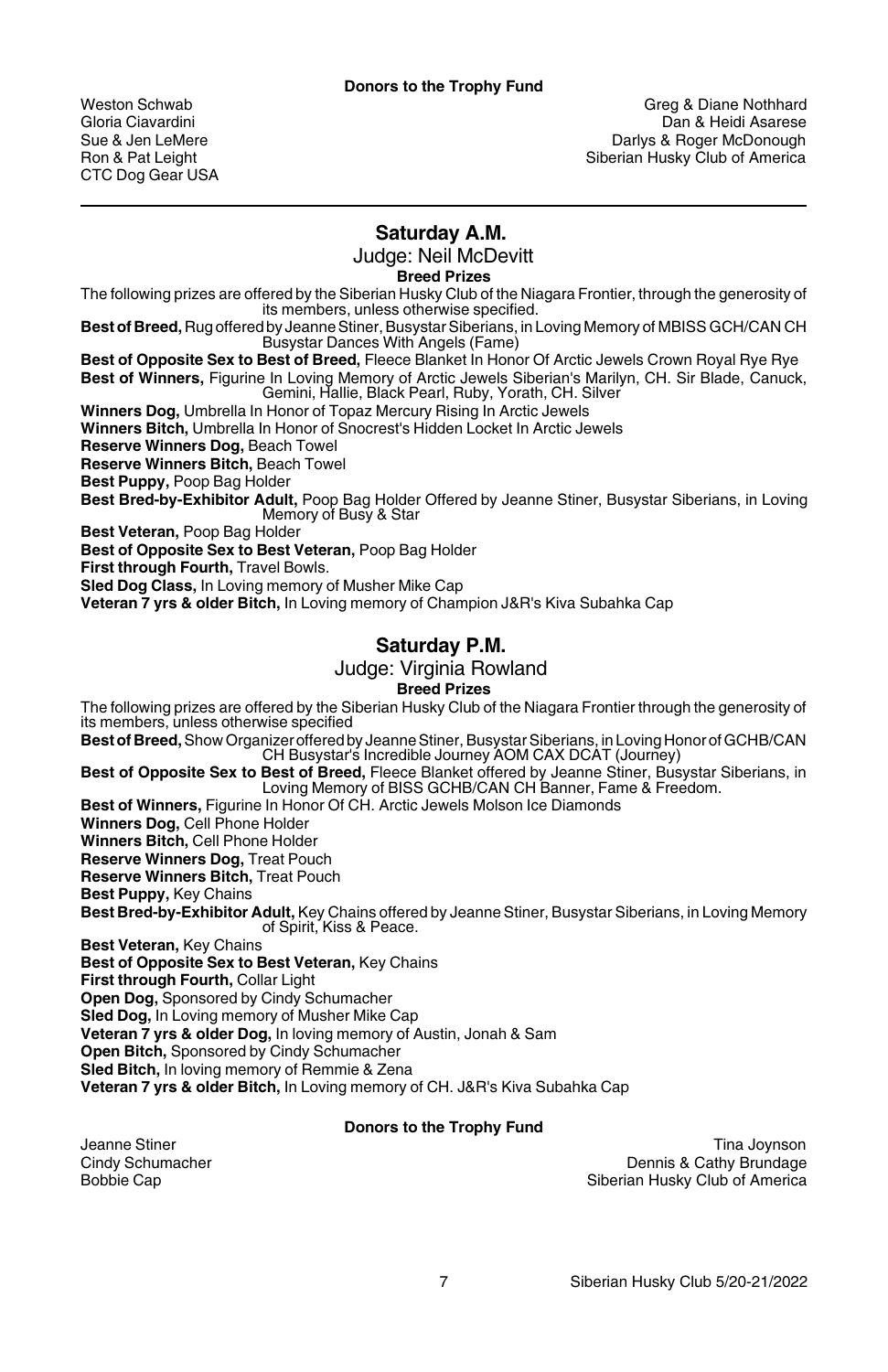# **SIBERIAN HUSKIES, Puppy 6 months and under 9 months, Dogs.**

- **5 5 SNOEBEARCRYSTAL FTNBUFFALOTRACE, WS754570/08,** 11/20/21. Breeder, Hiroyo Shimizu.ByGCHHighlander'sYou'llAccompanyMeToChaka—CrystalFountainVieuxCarre By Snoebear. Owner, **Hiroyo Shimizu & Megan & Tim Terella.**
- **7 7 7 7 CRYSTAL FOUNTAIN LET THE THUNDER ROLL AT CHAKA, WS754570/10,** 11/20/21. Breeder, Hiroyo Shimizu. By GCH Highlander's You'll Accompany Me To Chaka — Crystal Fountain's Vieux Carre By Snoebear. Owner, **J. Charles & Kathryn Crabb.**
- **9 9 9 9 CRYSTAL FOUNTAIN'S NAME IN LEIGHTS, WS754570/11,** 11/20/21. Breeder, Hiroyo Shimizu. By GCH Highlander's You'll Accompany Me To Chaka — Crystal Fountain Vieux Charre By Snoebear. Owner, **Ron Leight.**

#### **SIBERIAN HUSKIES, Bred By Exhibitor Adult, Dogs.**

- **11 11 11 11 KINDRED MOON'S EMOJI BOREALIS, WS554379/01,** 10/18/16. Breeder, C Marcy & J Stresing. By GCH Mochafrost's Irish Eyz R Smiling—Kindred Moon's Lucy in the Sky. Owner, **Jo Lynn Stresing.**
	- **15 15 15 SEASI'SHOWBADDOYOUWANTIT, WS545949/02,** 08/13/16. Breeder, J&SLaMere. By GCHS Snocrest's It'sGood To Be Bad — Ch Seasi'sCharmed Noir. Owner, **Susan Barkley & Jennifer LaMere.**

# **SIBERIAN HUSKIES, Open, Dogs.**

| 17 | 17 | 17    | 17 | WANNAHIKE MOUNTAIN THUNDER, WS647003/01, 12/05/18. Breeder, Deborah Kreider.<br>By Innisfree Picture This TKN — Wannahike Considerable Speck TKN, Owner, Charlotte                                                                        |  |
|----|----|-------|----|-------------------------------------------------------------------------------------------------------------------------------------------------------------------------------------------------------------------------------------------|--|
|    |    |       |    | Duerscheidt.                                                                                                                                                                                                                              |  |
| 19 | 19 | 19    | 19 | SNOEBEAR'S ACROSS THE UNIVERSE, WS610386/02, 01/14/18. Breeder, Mitsutaka<br>Kawano & Kaori Kawano. By Snoebear's Kingsman - CH Snoebear's Limited Edition At Crystal<br>Fountain. Owner, Patricia Leight.                                |  |
| 21 | 21 | 21 21 |    | WYNDGLO PLAY THE GAME, WS659755/01, 07/31/19. Breeder, Gloria Lane Ciavardini. By<br>CH Topaz New Kid In Town — GCH Topaz Principessina, Owner, Cheryl French & Gloria<br>Lane Ciavardini, (Darcey Foulkrod, Agent).                      |  |
|    |    |       |    |                                                                                                                                                                                                                                           |  |
|    |    |       |    | Winners Dog  Reserve  Points  Dogs                                                                                                                                                                                                        |  |
|    |    |       |    | Winners Dog  Reserve  Points  Dogs                                                                                                                                                                                                        |  |
|    |    |       |    | Winners Dog  Reserve  Points  Dogs                                                                                                                                                                                                        |  |
|    |    |       |    | Winners Dog  Reserve  Points  Dogs                                                                                                                                                                                                        |  |
|    |    |       |    | SIBERIAN HUSKIES, Puppy 6 months and under 9 months, Bitches.                                                                                                                                                                             |  |
| 6  |    |       | 6  |                                                                                                                                                                                                                                           |  |
|    |    |       |    | MARITIME & HIGHLANDER'S WITCH WAY TO GO, WS758765/01, 10/13/21. Breeder, mary<br>Groth & Anne & Brian Palmer. By CH Kristari's Oscar Kingdom Naviord - CH Highlander's<br>Going Witch Way. Owner, Mary & Rob Groth & Anne & Brian Palmer. |  |
| 8  | 8  | 8     | 8  | HIGHLANDER N' MARITIME EVERY WITCH WAY. WS758765/02. 10/13/21. Breeder. Mary                                                                                                                                                              |  |
|    |    |       |    | Groth & Anne & Brian Palmer. By CH Kristari's Oscar kingdom naviord - VH Highlanders Going<br>Witch Way. Owner, Brian & Anne Palmer & Mary Groth.                                                                                         |  |
| 10 | 10 | 10    | 10 | SNOEBEAR CRYSTAL FTN SAKE BOMB, WS754570/09, 11/20/21. Breeder, Hiroyo Shimizu.<br>By GCH Highlander's You'll Accompnay Me to Chaka — Crystal fountain Vieux Carre by                                                                     |  |
|    |    |       |    | Snoebear. Owner, Hiroyo Shimizu & Megan & Tim Terella.                                                                                                                                                                                    |  |
|    |    |       |    | SIBERIAN HUSKIES, Puppy 9 months and under 12 months, Bitches.                                                                                                                                                                            |  |
|    |    | 12 12 |    | <b>HIGHLANDER'S CELTIC SIOFRA, WS734385/03, 06/12/21. Breeder, Anne &amp; Brian Palmer</b>                                                                                                                                                |  |
|    |    |       |    | & Will & Erin Crigui. By GCHB Highlander's Snow Pilot - GCH Antara's Don't Tell Me No Lie<br>Lie Lie Lie. Owner, Mary Groth & Anne & Brian Groth.                                                                                         |  |
| 14 |    | 14 14 | 14 | HIGHLANDER'S BANG BANG BA-BANG BANG, WS734385/01, 06/12/21. Breeder, Anne                                                                                                                                                                 |  |
|    |    |       |    | & Brian palmer & Will & Erin Criqui. By GCHS Highlander's Snow Pilot - GCH Antara's Don't<br>Tell No Lie Lie Lie. Owner. Brian & Anne Palmer.                                                                                             |  |
| 16 | 16 | 16    | 16 | TOPAZ FAT BOTTOM GIRL, WS728839/01, 05/26/21. Breeder, Cheryl A French. By CH Topaz                                                                                                                                                       |  |
|    |    |       |    | Shadow Hunter - CH Topaz The Color Purple. Owner, Carolyn & Frank Rizzo, (Darcey<br>Foulkrod, Agent).                                                                                                                                     |  |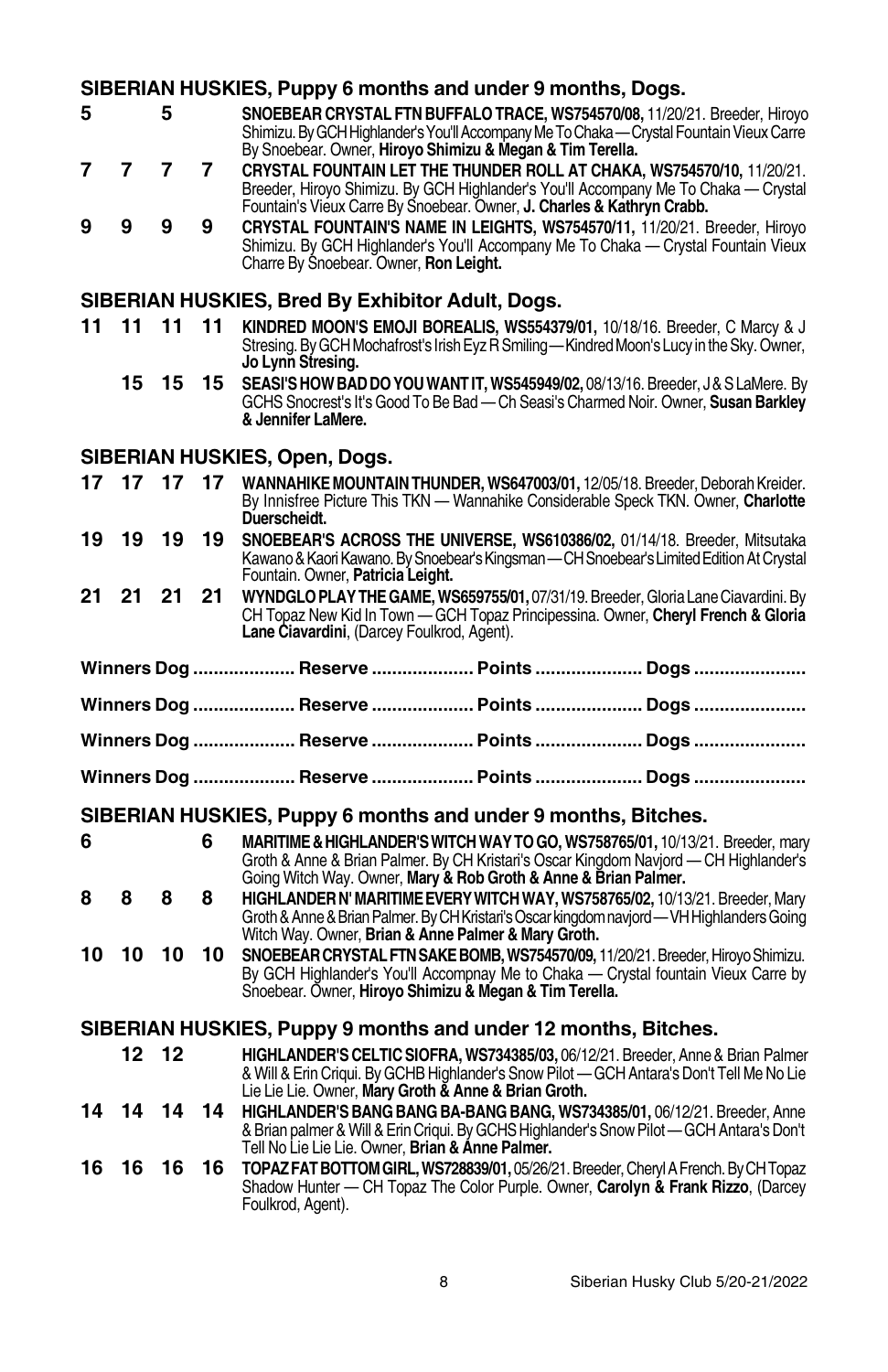**18 18 SNOWMIST'SYESIT'SBUTTER,WS760545/02,** 05/21/21.Breeder, KimLeBlanc. By GCHG Antara'sHomeyDon't PlayDat! —CHSnowmist'sMackenzie. Owner,**WendyHeider&Kim LeBlanc.**

# **SIBERIAN HUSKIES, 12 to 18 month, Bitches.**

- **18 18 SNOWMIST'SYESIT'SBUTTER, WS760545/02,** 05/21/21. Breeder, KimLeBlanc. By GCHG Antara'sHomeyDon't PlayDat! —CHSnowmist'sMackenzie. Owner,**WendyHeider&Kim LeBlanc.**
- **20 20 20 20 NINKASI'SEXCLUSIVEDESIGN,WS722525/01,**05/05/21.Breeder, LauraAnderson&Romil Limson. By GCH Highlander's Pride And Joy — GCH Ninkasi's A Drop Of Golden Sun SD RATN. Owner, **Laura Anderson.**
- **22 22 22 22 SNOWMIST'SWILLOW, WS745199/02,** 02/01/21. Breeder, KimRamey-Leblanc&Matthew Leblanc. By CH Snowmist's No Regrets — CH Snowmist's Au Natutel. Owner, **Kim Ramey-Leblanc.**
- **24 24 24 24 TOPAZDON'TSTOPMENOW, WS714968/02,** 01/24/21.Breeder, Cheryl French. ByTopaz Hot Space — Ch Topaz Pearl Jam. Owner, **Darcey Foulkrod & Cheryl French.**

#### **SIBERIAN HUSKIES, Bred By Exhibitor Puppy, Bitches.**

**26 26 26 26 KOISHII ENJOY THE NOW, WS731560/01,** 06/17/21. Breeder, Anna Schender & Karen Pajestka. By CH Koishii's Doin Time — Fire Fox From Arcobaleno's Land. Owner, **Karen Pajestka.**

#### **SIBERIAN HUSKIES, Bred By Exhibitor Adult, Bitches.**

- **28 28 WANNAHIKEMOUNTAINMAIDEN, WS647003/02,** 12/05/18. Breeder, Deborah L Kreider. By Innisfree Picture This TKN — Wannahike Considerable Speck TKN. Owner, **Deborah L Kreider.**
- **30 30 30 30 KINDREDMOON'SEMBERLIGHT,WS554379/04,** 10/18/16. Breeder,CarolMarcy&JoLynn Sterling. By GCHB Mochafrost's Irish Eyz R Smiling—Kindred Moon's Lucy In The Sky. Owner, **Carol A. Marcy & Jo Lynn Sterling.**
- **32 32 32 32 JO-KAR'S SAHARA OF SNOEBEAR, WS661951/01,** 08/25/19. Breeder, Karen & Dominic Potts & Tim & Megan Terella. By CH Highlander's Going My Way - GCH Snoebear N J-Kar Bejeweled. Owner, **Megan & Timothy Terella.**
- **34 34 34 34 SUNRISER'SSISTERBLUEBIRD, WS541204/04,** 05/15/16. Breeder, Jan & LenHaring. By Ch Yetieska's Knight Before Christmas RN — Sunriser's Autumn Mist. Owner, **Jan & Len Haring.**
	- **36 36 36 SEASI'S TAKE THEMONEYANDRUN, WS603749/01,** 02/24/18. Breeder, Owners. By Ch Couloir 'N' Seasi's KeepMe InMind —Ch Seasi's Charmed Noir. Owner, **Jennifer & Susan LaMere.**

## **SIBERIAN HUSKIES, American-bred, Bitches.**

**38 38 38 38 TOPAZ CATACLYSM AT TUGLINE, WS636447/04,** 11/03/18. Breeder, Cheryl French & Lauren House. By GCH Trepak's Upside Down Under — CH Topaz Redcat Fizz. Owner, **Kristen & Alastair Murray.**

# **SIBERIAN HUSKIES, Open, Bitches.**

|     |       |    |       | Winners Bitch  Reserve  Points  Bitches                                                                                                                                                               |  |
|-----|-------|----|-------|-------------------------------------------------------------------------------------------------------------------------------------------------------------------------------------------------------|--|
|     |       |    |       | Winners Bitch ……………… Reserve ………………… Points ………………… Bitches …………………                                                                                                                                   |  |
| 50  | 50    | 50 | 50    | SNOWMIST'S SECRET WEAPON, WS686848/01, 11/03/19. Breeder, Kim LeBlanc. By<br>Taymyr's Firestorm - Snowmist's Hiordis. Owner, Wendy M Heider.                                                          |  |
|     |       |    |       | Hiroya Shimizu & Kim Leblanc. By GCHG Wolvereen Downthehilltosyntari BCAT - GCHS<br>Snowmist Fresca CrystalFountain. Owner, Hiroyo Shimizu & Kim Leblanc.                                             |  |
| 48. | 48    | 48 | 48.   | CRYSTAL FOUNTAIN SNOWMIST ORANGE CRUSH, WS732678/01, 07/26/20, Breeder.                                                                                                                               |  |
| 46. | 46    | 46 |       | WYNDGLO'S GAME OF THE HEART, WS659755/03, 07/31/19. Breeder, Gloria Lane<br>Ciavardini. By CH Topaz New Kid In Town - GCH Topaz Principessina. Owner, Gloria<br>Ciavardini, (Darcey Foulkrod, Agent). |  |
|     |       |    |       | TOPAZ UNDER PRESSURE, WS686798/02, 05/30/20. Breeder, Cheryl French. By Ch Topaz<br>Shadow Hunter — Ch Topaz C'mon Let's Play. Owner, Kristen & Alastair Murray & Cheryl<br>French.                   |  |
|     | 42 42 |    | 42 42 | By Astra Brama O'Brien — Frosty-Champions Jeanne D'Arc. Owner, Yekaterina Opolonina.                                                                                                                  |  |
| 40  | 40    | 40 | 40    | ESKIFAVORITE FANTASTIC BEAUTY, WS717791/01, 10/21/19. Breeder, E P Logvinova.                                                                                                                         |  |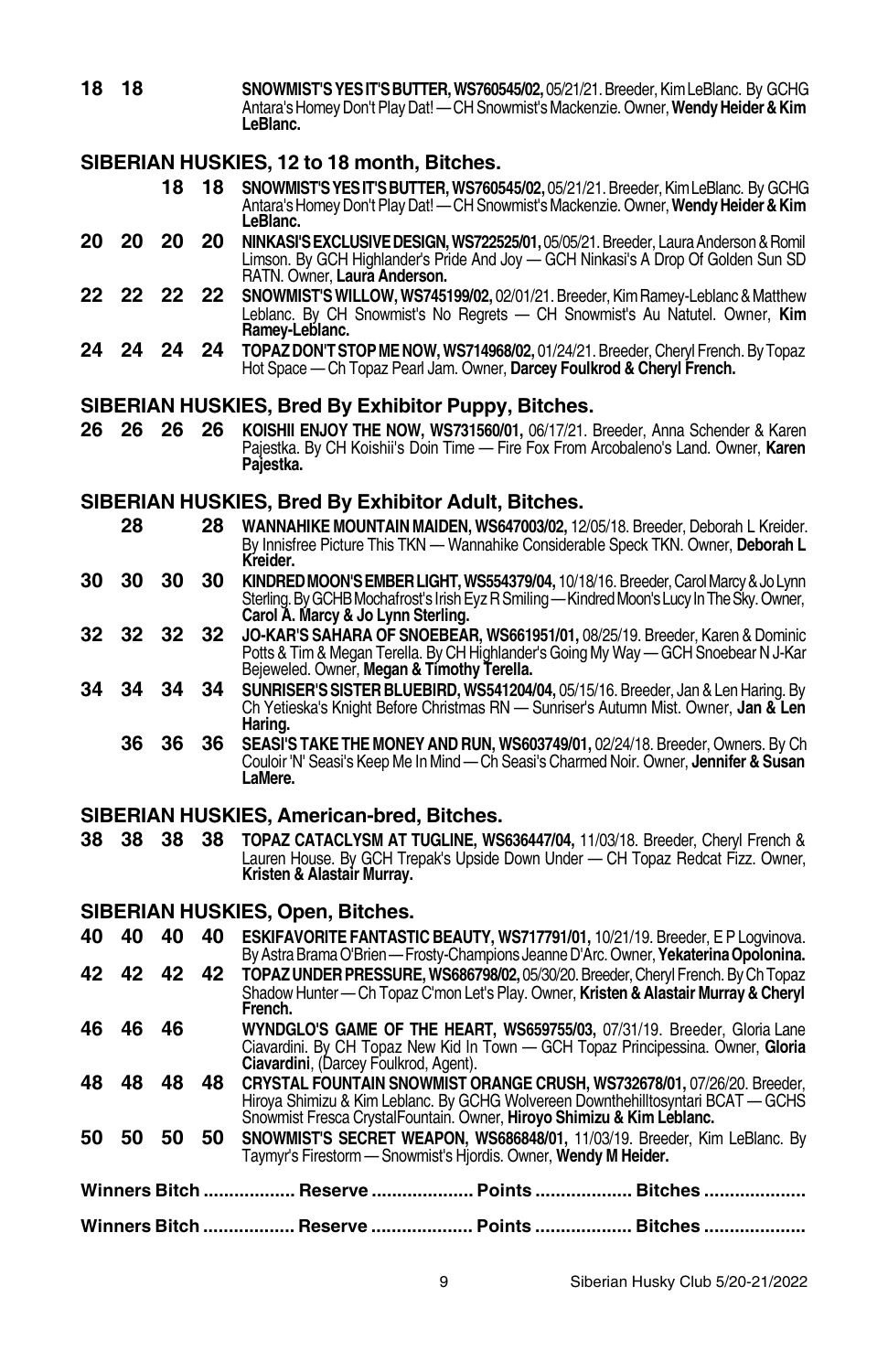|    |    |    |    | Winners Bitch ……………… Reserve ………………… Points ………………… Bitches …………………                                                                                                                                                                                                                                            |
|----|----|----|----|----------------------------------------------------------------------------------------------------------------------------------------------------------------------------------------------------------------------------------------------------------------------------------------------------------------|
|    |    |    |    | Winners Bitch ……………… Reserve ………………… Points ………………… Bitches …………                                                                                                                                                                                                                                               |
|    |    |    |    | SIBERIAN HUSKIES, Veteran Class, Bitches.                                                                                                                                                                                                                                                                      |
| 52 | 52 | 52 | 52 | GCH SNOCREST'S PRETTY LITTLE ANGEL EYES, WS298128/02, 02/17/09. Breeder, S.<br>Barkon & J. Edwards & M. Shveima. By Ch. Huskavarna's Medaglia D'Oro - Ch. Coventry's<br>Lioness Legacy. Owner, Alfred & Beverly Norris.                                                                                        |
| 54 |    | 54 |    | CH WANNAHIKE THAWING WIND CA TKN, WS471255/05, 11/26/13. Breeder, Owner. By<br>Ch. Innisfree Vagabond Spirit At Wannahike, RN — Innifree Road Less Traveled To Wannahike.<br>Owner, <b>Deborah L. Kreider.</b>                                                                                                 |
|    |    |    |    | SIBERIAN HUSKIES, Best of Breed Competition.                                                                                                                                                                                                                                                                   |
| 23 | 23 | 23 | 23 | GCHB BUSYSTAR'S INCREDIBLE JOURNEY CAX DCAT, WS468229/01, 01/18/14. Breeder,<br>Owner. By Ch. Highlanders Diamonds Furever Exclusive - Ch. Busystars Blessed Assurance.<br>Dog. Owner, Jeanne E. Stiner.                                                                                                       |
| 25 | 25 | 25 | 25 | CH. DARDAN'S FIRE ON THE MOUNTAIN, WS683322/03, 04/10/20. Breeder, Darcey<br>Foulkrod & Cheryl French & Kyle Luther. By GCHS Topaz Tennessee Jed — GCH Topaz Light<br>My Fire. Dog. Owner, Darcey Foulkrod & Kyle & Lori Luther, (Darcey Foulkrod, Agent).                                                     |
| 27 | 27 | 27 | 27 | GCH DIJO'N SHOULD'VE BEEN A COWBOY, WS496922/03, 02/08/15. Breeder, J. Zelasko<br>& D. Swiezbin. By Gch. Snoebears Shoot To Thrill - Gch. Dijons Country Girl Out of Alaska.<br>Dog. Owner, Alfred & Beverly Norris.                                                                                           |
| 29 | 29 | 29 | 29 | CH MOOSECREEK'S WISHES GRANTED, WS647863/02, 04/24/19. Breeder, Nancy Werstak<br>& Mary Groth. By CH Highlander's Iron Butterfly — CH Maritime's The New Bobbie In Town.<br>Dog. Owner, Nancy Werstak & Mary Groth.                                                                                            |
| 31 | 31 | 31 | 31 | CH TOPAZ THE DUST GATHERER BCAT, WS527284/01, 08/04/15. Breeder, C French. By<br>GCH Topaz Dragon Slayer — Topaz Cinn-A-Bun. Dog. Owner, Kristen & Alastair Murray.                                                                                                                                            |
| 33 | 33 | 33 | 33 | GCHS HIGHLANDER'S SNOW PILOT, WS650858/02, 06/16/19. Breeder, Anne & Brian<br>Palmer. By GCH Antara'a Homey Don't Play Dat! — CH Highlander's Going Which Way. Dog.<br>Owner, Brian & Anne Palmer & Hiroyo Shimizu.                                                                                            |
| 35 | 35 | 35 | 35 | GCH HIGHLANDER'S YOU'LL ACCOMPANY ME TO CHAKA, WS633834/02, 11/05/18.<br>Breeder, Janis Church & Julie Eadden & Anne & Brian Palmer. By GCHP Highlander's Take<br>It To The Limit — CH I'm Just Me of the Midnight Sun. Dog. Owner, J. Charles & Kathryn<br>Crabb & Anne & Brian Palmer.                       |
| 39 | 39 | 39 | 39 | CH KINDRED MOON'S EPIC WINTER, WS554379/02, 10/18/16. Breeder, Owner & J Stresing.<br>By GCH Mochafrost's Irish Eyz R Smiling - Kindred Moon's Lucy in the Sky. Dog. Owner, Carol<br>A. Marcy & Jo Lynn Stresing.                                                                                              |
| 41 | 41 | 41 | 41 | CH NANOOK'S SET THE NIGHT ON FIRE, WS641398/02, 10/17/18. Breeder, C.Pacht-Ralsky,<br>M.Ralsky & A.Dionne, G.Kilpatrick. By Innisfree Kreeko - Ch Nanook's On Wings Of Fire. Dog.<br>Owner, Pamela Kanzler.                                                                                                    |
| 56 | 56 | 56 | 56 | CH HIGHLANDER'S WINDS OF CHANGE, WS571411/04, 05/01/17. Breeder, Anne & Brian<br>Palmer & Sheila Qualls. By Gchg. Highlanders Take It To The Limit - Gchb. Indigos In Loving<br>Memory. Bitch. Owner, Anne & Brian Palmer & Anita Riley.                                                                       |
| 58 | 58 | 58 | 58 | CH. KOISHII'S MIS'DEMEANOR, WS643253/02, 04/21/19. Breeder, Karen Pajestka. By CH<br>Kuntoki's Shut The Front Door — Topaz Eye Of The Storm. Bitch. Owner, Karen Pajestka.                                                                                                                                     |
|    | 60 | 60 | 60 | CH MOOSECREEK'S PRECIOUS LITTLE ANGEL, WS647863/01, 04/24/19. Breeder, Nancy<br>Werstak & Mary Groth. By CH Highlander's Iron Butterfly — CH Maritime's The New Bobbie<br>In Town. Bitch. Owner, Nancy Werstak & Mary Groth.                                                                                   |
| 62 | 62 | 62 | 62 | <b>CH SNOEBEAR'S A NEW HOPE, WS563196/01, 01/14/17. Breeder, T &amp; M Terella &amp; S Qualls.</b><br>By GCH Highlander's Take It To The Limit — Ch Indigo's If I Could Only Cook. Bitch. Owner,<br>Tim & Megan Terella & Hiroyo Shimizu.                                                                      |
| 64 | 64 | 64 | 64 | <b>WHISPERING PINES MOONSTRUCK, WS602722/02,</b> 02/02/18. Breeder, Darleen & Jessica<br>Plourde & Maddie McDougall, Kara Hickey. By GCH Taymyr's Firestorm - Whispering Pines<br>Dancin In The Moonlight. Bitch. Owner, <b>Carolyn &amp; Frank Rizzo &amp; Darleen Plourde</b> , (Darcey<br>Foulkrod, Agent). |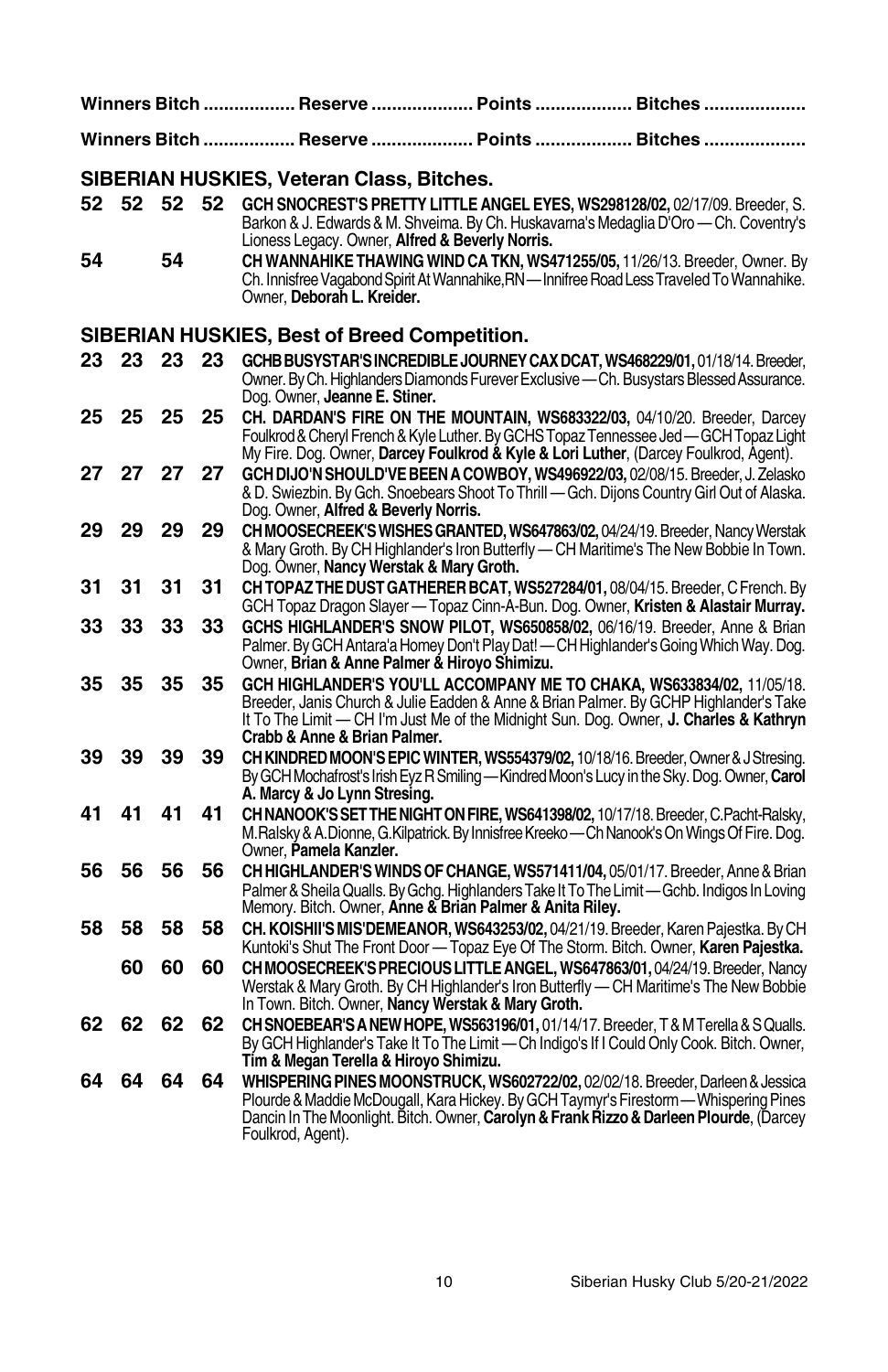**Best of Breed ................... Best of Winners ................. Best of Opposite Sex .................. Select Dog ............... Select Bitch ...............Best Sled Dog ...............**

**Best of Breed ................... Best of Winners ................. Best of Opposite Sex .................. Select Dog ............... Select Bitch ...............Best Sled Dog ...............**

|                        |  | Best of Breed  Best of Winners  Best of Opposite Sex                  |  |  |
|------------------------|--|-----------------------------------------------------------------------|--|--|
|                        |  | Select Dog …………… Select Bitch ……………Best Puppy ……………Best Veteran …………… |  |  |
| Best Bred-by-Exhibitor |  |                                                                       |  |  |

|                        |  | Best of Breed ………………… Best of Winners ……………… Best of Opposite Sex ……………… |  |
|------------------------|--|--------------------------------------------------------------------------|--|
|                        |  | Select Dog …………… Select Bitch ……………Best Puppy ……………Best Veteran ……………    |  |
| Best Bred-by-Exhibitor |  |                                                                          |  |